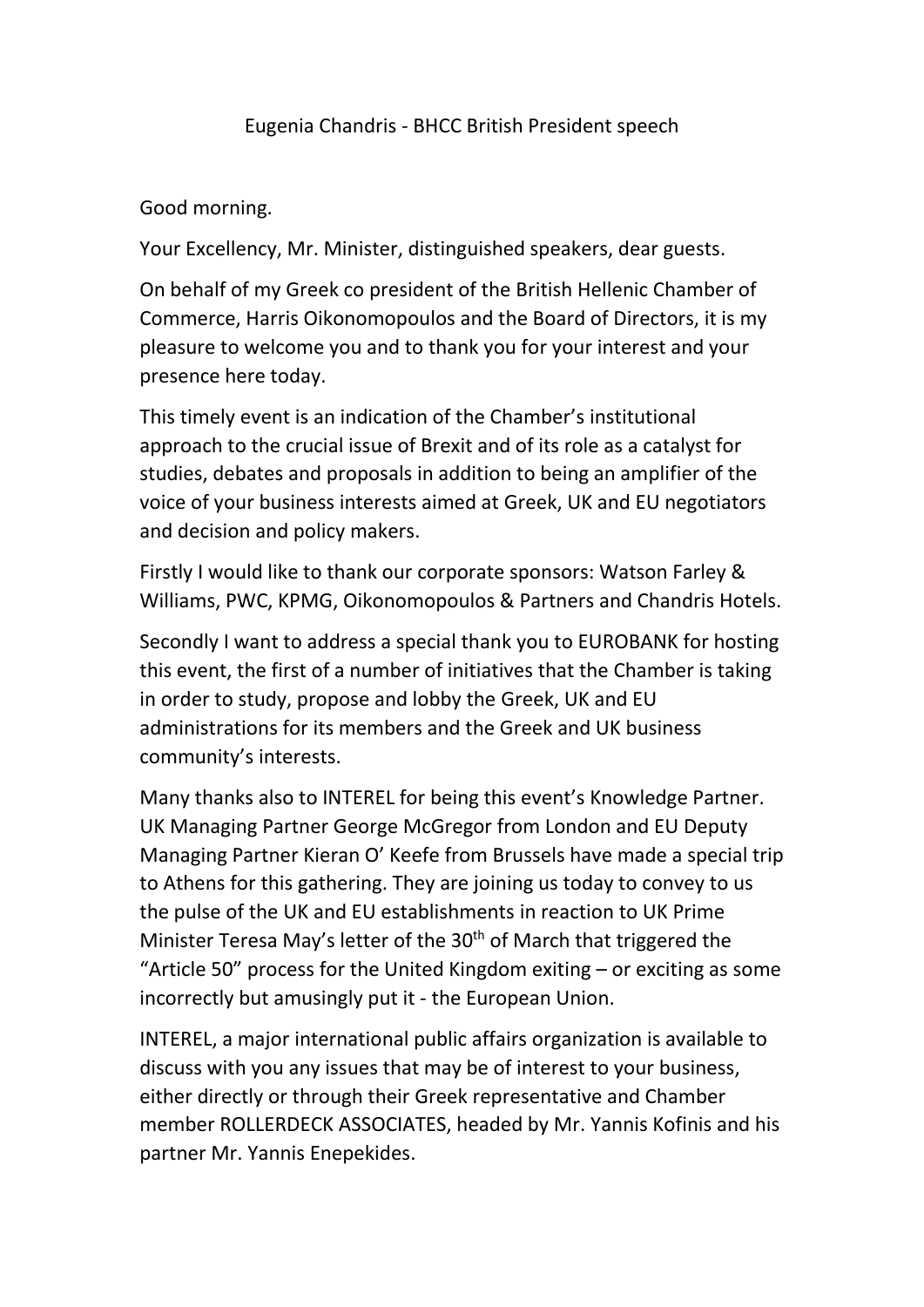Special thanks also to the Chamber's other partners in this event: The Panhellenic Exporters Association, the Athens Chamber of Tradesmen, the Hellenic Banks Association, the Institute of Economic and Industrial Research, the European Public Law Organization, the British Council, and the Hellenic Alumni Association of the London School of Economics.

Many thanks also to the Executive Vice President of the Hellenic Federation of Enterprises and former Greek Ambassador to London Mr. Konstantinos Bitsios, and to the Commercial Director of the UK Embassy in Athens Mr. Sotiris Leontaris, for supporting the event.

Also Huffington Post Greece's digital coverage is much appreciated.

Whether you ever were, or are now, a devout supporter of a united Europe, you cannot ignore how that formidable edifice is showing signs of disintegration. The European Union, once an integral part of our lives that we took for granted, is crumbling and it will change life as we know it. Britain, millennia after its geological split from the Continent, is separating from it with repercussions we shall examine today.

I am a British citizen as much as I am a Greek one, and I feel a cultural and ethnic bond to both countries. There are huge challenges that must be addressed and questions answered.

As you will see, the Chamber has put together a tight schedule and we shall be spanning the subjects you can see listed in the program.

Before giving the floor to our host, Mr. Nikolaos Karamouzis, Chairman of Eurobank' s Board of Directors and Chairman of the Hellenic Bank Association board of directors, allow me to put forward some numbers that put the discussion that will follow in a rather interesting perspective:

- 1. About 68.000 Greeks obtained a National Insurance Number in the UK between 2010 and 2016.
- 2. Greek citizens living and working in the UK are estimated by the Greek Embassy in London to be between 120.000-150.000 (though no official registration procedure is available)